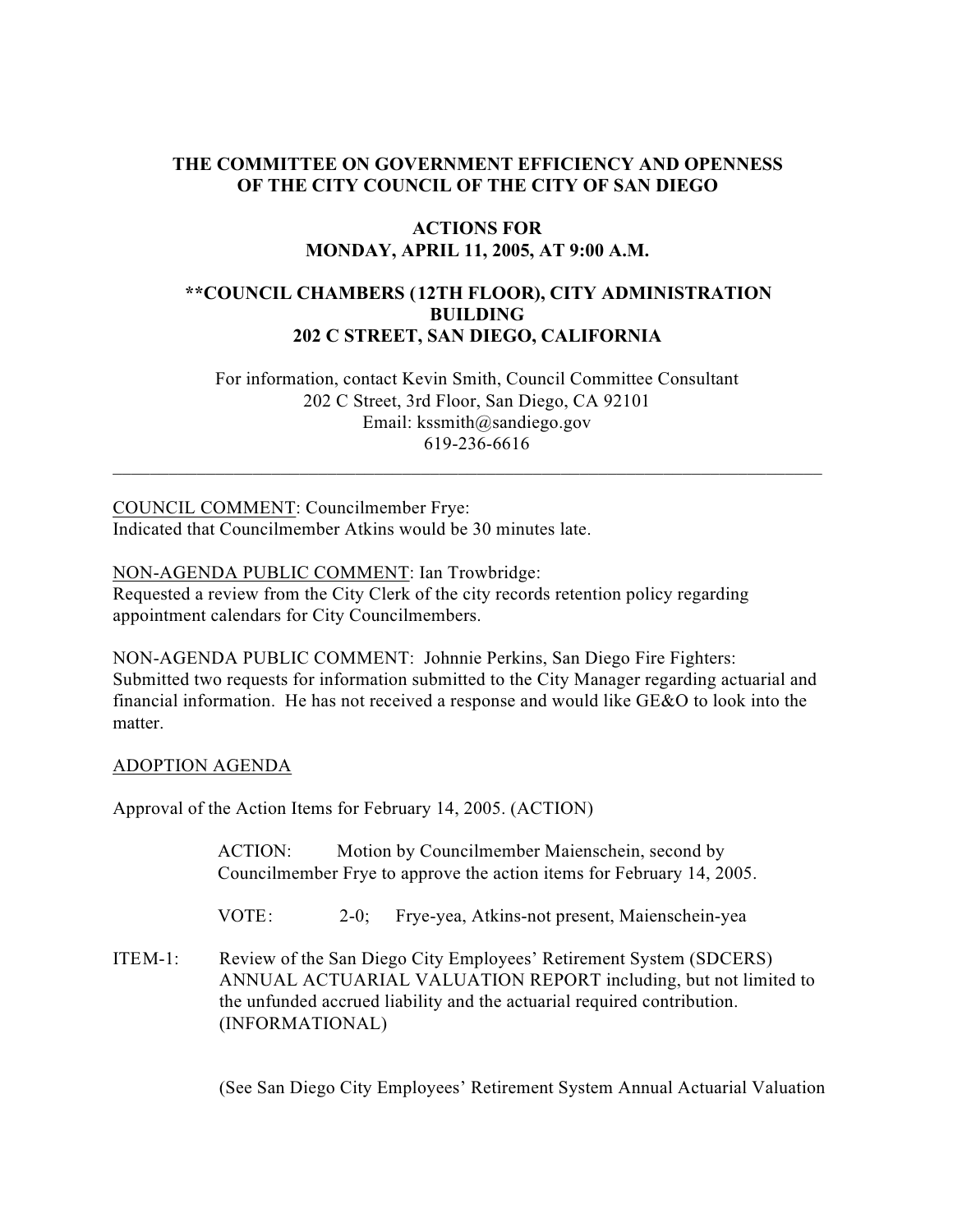## **ACTIONS Committee on Government Efficiency and Openness April 11, 2005 - 2 -**

 $\mathcal{L}_\text{max}$ 

June 30, 2004, report)

Public Comment Received by: Ian Trowbridge: Asked why SDCERS is paying 8% on the DROP program and on its retirement funds, and if any pressure was applied to the actuary from the SDCERS Board to set the rate at 8%? He also made the point that the contingency liabilities do not appear on the books.

Public Comment Received by: Mel Shapiro: Asked for the definition of "Deferred Gains."

ACTION: No action taken. Report accepted.

ITEM-2: Report on San Diego City Employees' Retirement System (SDCERS) DEATH MATCH AUDITS AND OVERPAYMENT INFORMATION. (INFORMATIONAL)

(See John Torell's and Larry Tomanek's April 1, 2005, memo)

Public Comment Received by: None.

ACTION: Motion by Councilmember Maienschein, second by Councilmember Frye to accept the report with recommendations to the SDCERS Board to: 1) perform monthly death match audits; 2) consider reviewing the nature of past overpayments that have occurred to determine if additional measures are warranted to minimize the risk of overpayments; and 3) consider whether staff resources should be redirected to expedite the review and close-out of deceased retirees' accounts discovered from prior audits.

VOTE: 2-0; Frye-yea, Atkins-not present, Maienschein-yea

ITEM-3: Review of Charter Section 42, MEMBERSHIP SELECTION, including, but not limited to conflict of interest issues and recommendations for implementation of Charter Section 42 into City Codes. (ACTION)

(See City Attorney's April 7, 2005, report)

Public Comment Received by: Dave Potter:

Asked the Committee to recommend the following changes to City policy in regards to the enforcement of Charter Section 42:

1. Memorandums from the Mayor regarding appointees should include the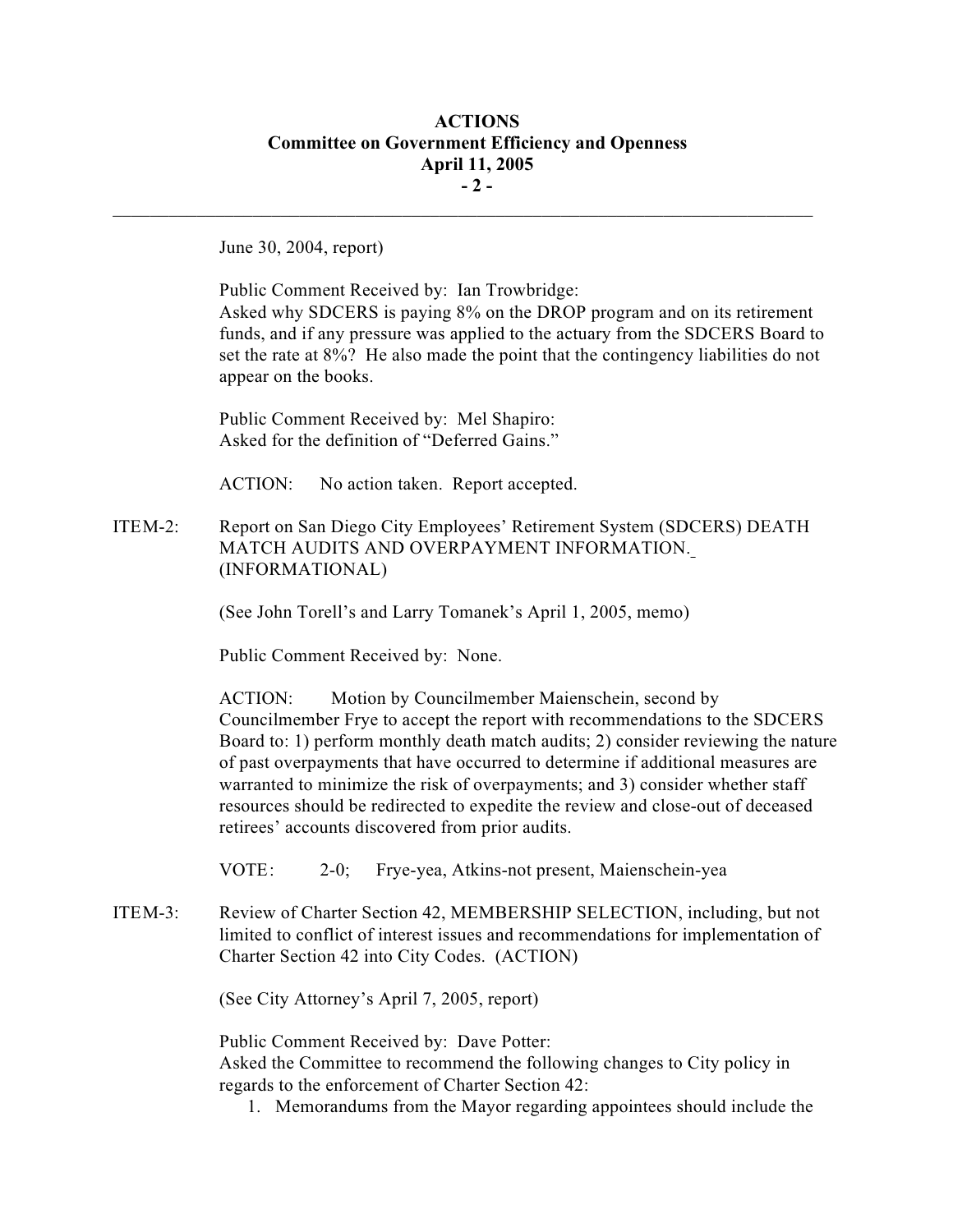# **ACTIONS Committee on Government Efficiency and Openness April 11, 2005 - 3 -**

 $\mathcal{L}_\text{max}$ 

community and district in which the appointee resides. The same information should be provided for the existing members of the board or commission.

- 2. Memorandums from the Mayor regarding appointees should include the occupation of the appointee. The same information should be provided for the existing members of the board or commission.
- 3. Memorandums from the Mayor regarding appointees shall have the same distribution to the public as City Manager's reports.
- 4. Preclude "behind the scenes" lobbying of Council offices to support a nomination.
- 5. Make it clear that the City Council shall exercise their authority not to confirm an appointment when appropriate.

Public Comment Received by: Cindy Moore:

Expressed concerns regarding current Planning Commissioners' frequent recusals when voting on various projects before the Planning Commission. Candidates with minimal conflicts of interest should be appointed.

Public Comment Received by: Reynaldo Pisano: Recommended support of Mr. Potter's letter.

Public Comment Received by: Jim Varnadore:

Noted that Council Districts 1 and 2 have had 60% of the Planning Commission appointees. Appointees should have extensive knowledge regarding the City of San Diego rather than extensive knowledge of a small section of private industry. There are many qualified community members throughout San Diego who could serve on the Planning Commission.

Public Comment Received by: Ian Trowbridge:

Noted that there are currently regulations in place to control how appointees are chosen and wonders how making more rules will help the situation. He believes that recent appointments are tied directly to campaign contributions made to the Mayor.

ACTION: Motion by Councilmember Atkins, second by Councilmember Maienschein to direct the City Attorney to bring forward within 45 days to GE&O:

- 1) Non-discrimination language that can be added to current policy regarding age, sexual orientation and ability;
- 2) An overview report regarding the appointment process from start to finish, including timeline and adherence to it once implemented;
- 3) An analysis regarding the possibility of adding a designated Community